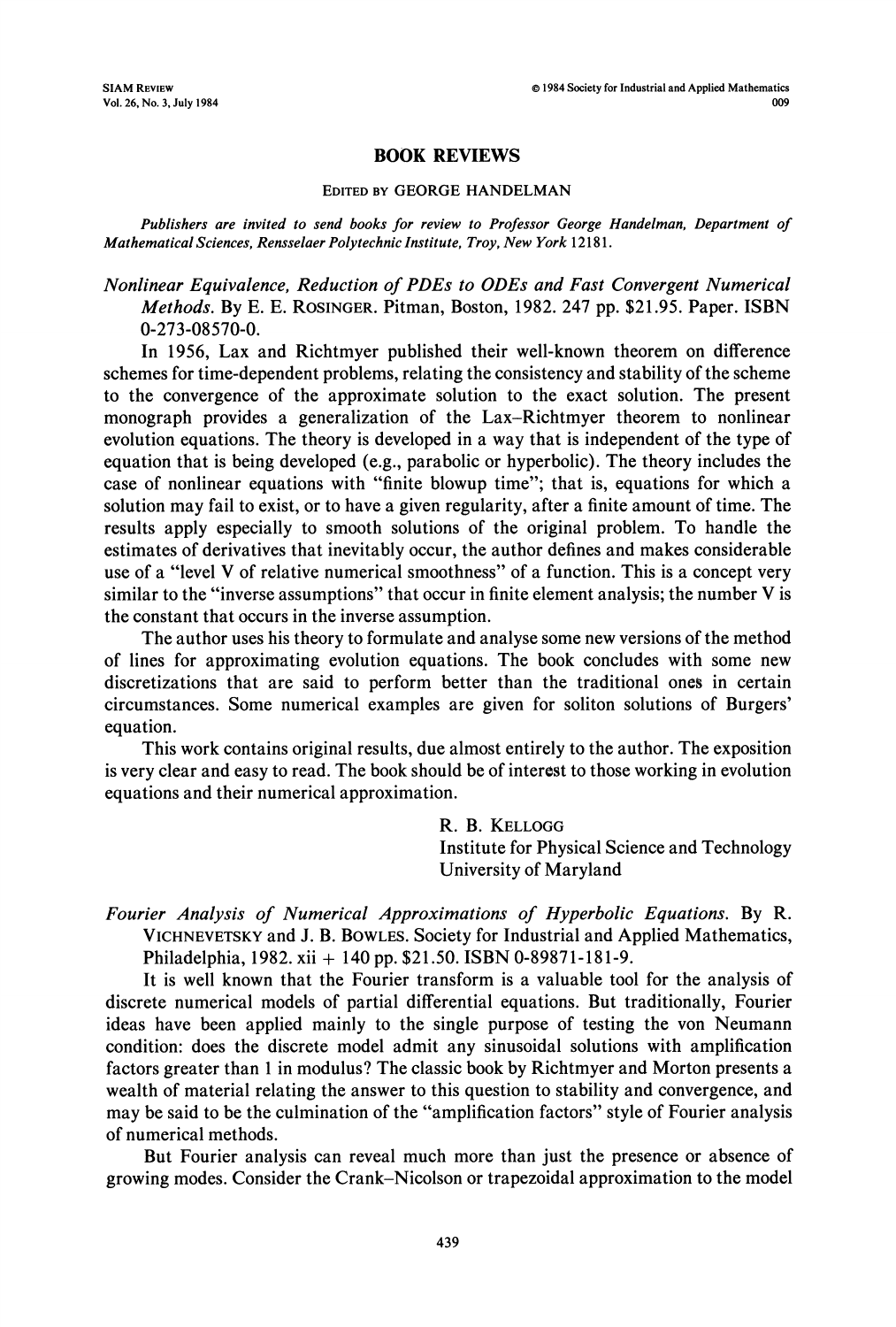hyperbolic equation  $u_t = u_x$ ,

(1) 
$$
v_j^{n+1} = v_j^n + \frac{k}{4h} (v_{j+1}^n + v_{j+1}^{n+1} - v_{j-1}^n - v_{j-1}^{n+1}),
$$

where  $h$  and  $k$  are the step sizes in space and time. The differential equation admits solutions exp  $(i(\omega t + \zeta x))$ , where  $\omega$  is the *frequency* and  $\xi$  is the *wave number*, if and only if  $\omega$  and  $\xi$  satisfy the dispersion relation  $\omega = \xi$ . But an easy substitution shows that Crank-Nicolson imposes instead the numerical dispersion relation

(2) 
$$
\tan \frac{\omega k}{2} = \frac{k}{2h} \sin \xi h.
$$

Thus in Fourier space a discrete numerical model takes the form of a trigonometric approximation to the ideal dispersion relation. Unlike its ideal counterpart, the numerical dispersion relation is periodic in both  $\xi$  and  $\omega$ .

By proceeding from here in Fourier space a great deal can be learned, and this is the purpose of the new book by Vichnevetsky and Bowles. The order of accuracy of the discrete model is the order of contact of the numerical and ideal dispersion relations at the origin  $\xi = \omega = 0$ . The *dissipativity* of the model, if any, depends on whether  $\omega$  has a nonzero imaginary part for  $\xi \neq 0$ . The *phase velocity c* =  $-\omega/\xi$  reveals something about numerical errors. These and related matters occupy the first five chapters of the book. The authors emphasize that discrete models can be viewed as digital filters, a topic from electrical engineering whose analysis in the Fourier domain is already well established.

The use of the Fourier transform becomes particularly interesting when Vichnevetsky and Bowles turn in the second half of the book to the concepts of dispersion and group velocity. The group velocity, defined by  $C = -\frac{d\omega}{d\xi}$ , describes the propagation of wave energy in any dispersive but nondissipative linear system—such as a solid crystal, the surface of a pond, or a finite difference model. In the case of Crank-Nicolson, differentiation of (2) gives the result

(3) 
$$
C = -\cos \xi h \cos^2 \frac{\omega k}{2},
$$

a trigonometric approximation to the ideal function  $C = -1$  for  $u_t = u_x$ . For the past decade Prof. Vichnevetsky has been one of a few voices advocating the importance of group velocity to the behavior of numerical methods. This book gives several impressive numerical demonstrations that it is this quantity that determines how a discrete model really behaves.

Vichnevetsky and Bowles are particularly interested in the influence of group velocity on the propagation of *parasitic waves*, that is, sawtoothed numerical solutions with  $\xi \approx \pi/h$  that are physically spurious. From (2) and (3) one sees that for each sufficiently small  $\omega > 0$ , Crank-Nicolson admits one wave solution with  $\xi \in [0, \pi/2h)$ and another with  $\xi \in (\pi/2h, \pi/h]$ ; the first has  $C < 0$ , but the second has  $C > 0$ . Similar results hold for many nondissipative discrete models. Thus parasitic wave energy often travels in the physically wrong direction, and this explains why spurious wiggles often appear upstream of a boundary or discontinuity in numerical calculations. The authors show that the amplitude of such wiggles can be predicted by calculating numerical reflection coefficients at the boundary, and derive many interesting consequences. This kind of analysis is quite easy and should have been done long ago, but was not; much of it is new with Vichnevetsky.